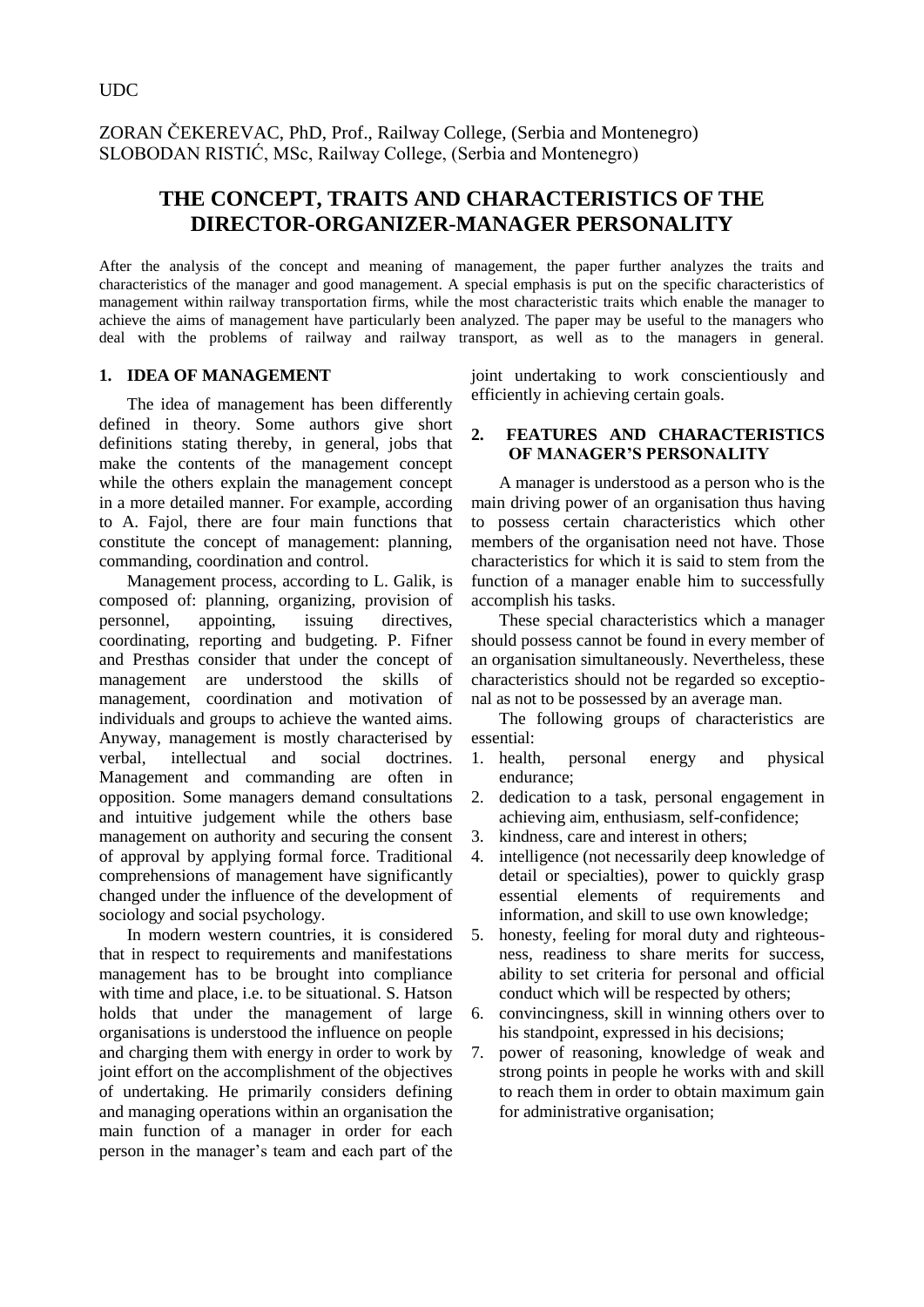8. loyalty to a cause, and also a person he works with, readiness to defend own work group from outside attacks.

But, all these enumerations do not take into account living people in which virtues and inabilities, advantages and shortcomings are so intertwined and connected that a realistic policy of selecting and developing managerial staff practically has little use of such a list of superlatives. In addition, what is considered a virtue and what represents a real advantage for a man and organisation he works in changes in accord with environment, social structure, prevailing comprehension and circumstances in which the administration acts.

When talking about management staff one should have in mind that the objective of the policy of their preparation is not in finding a superman but in finding the best practical methods based on which individuals among ordinary people could be chosen and developed who specifically fulfil the leadership functions in administrative organisations.

## **3. PERSONALITY FEATURES AND CHARACTERISTICS OF MANAGERS IN RAILWAY TRANSPORT COMPANIES**

In Serbia and Montenegro, like in most other countries at the similar level of development, railway transport companies are specific in their organisation and business activity. The organisation is based on subordination and is similar to an army organisation. The success or lack of success in the work of managers is transferred to lower levels of management and so on to the lowest operator. This is why the selection of managers can also be a key factor to the success or failure of a company.

# **3.1 Cognizance of Work Technology**

The selection of managers, from the top to the lowest level, must be grounded above all on expertise the main prerequisite being that a manager would have to know the objectives of the organisation he manages. This means that he must know well the method of work as well as the program, aims, tasks, difficulties a transport company encounters, as well as everything else of importance for the realisation of the company's objectives. This must not be interpreted as if a manager is the most knowledgeable person in all the jobs within such an organisation. It must not be even thought of his being simultaneously the best typist and the best programmer and the best accountant and the best economist, etc. He has to

know the technology of work as well as the job of each of his associates but only to the extent enabling him to coordinate his work with the work of others and thus efficiently carry out the set tasks. It is of essential significance for a manager to have insight into general line, i.e. general direction of work and task in its entirety and not to be lost in certain details and to be able to discern essential from non-essential, important from unimportant.

### **3.2 Management Ability**

The manager of a railway transport company must possess pronounced management ability. Based thereon he must know how to correctly and skilfully allocate jobs and tasks to his associates, coordinate their work and bring it into conformance in order for the tasks and objectives of the company to be quickly and efficiently carried out. This, at the same time, also means the ability to select the most capable specialists and the most adequate tools for the realisation of a specific task. That is why this feature should not be identified with professional skill as they are two different matters even more so as there are cases where managers who do not have this skill, although professionally qualified, can significantly disturb proper functioning of an organisation. Unfortunately, such cases are numerous in practice simply due to the reason that the talent for management is regarded identical to professional qualifications. A manager has to set pace of performance, i.e. provide timely performance of works which are the task or objective of company.

#### **3.3 Sense for Politics**

It is said for a manager that he has to have a sense for politics. This should not be interpreted as engagement of a manager in politics in the literal sense of the word but as his feature composed of the skill to find resources which best suit a given political situation and ability to foresee all consequences and effects that the use of such resources will have on the human mind.

Managerial position of the top managers, first and foremost because of the strategic significance of railway transport companies, is usually also connected with participation in governing political structures, however, realistically, managers of such companies do not have possibility to actively and successfully work in both organisations.

#### **3.4 Intelligence**

A successful manager should be intelligent. Nevertheless it should be noted that a manager, although he, as a rule, should be more intelligent than the people he manages, must not stand out too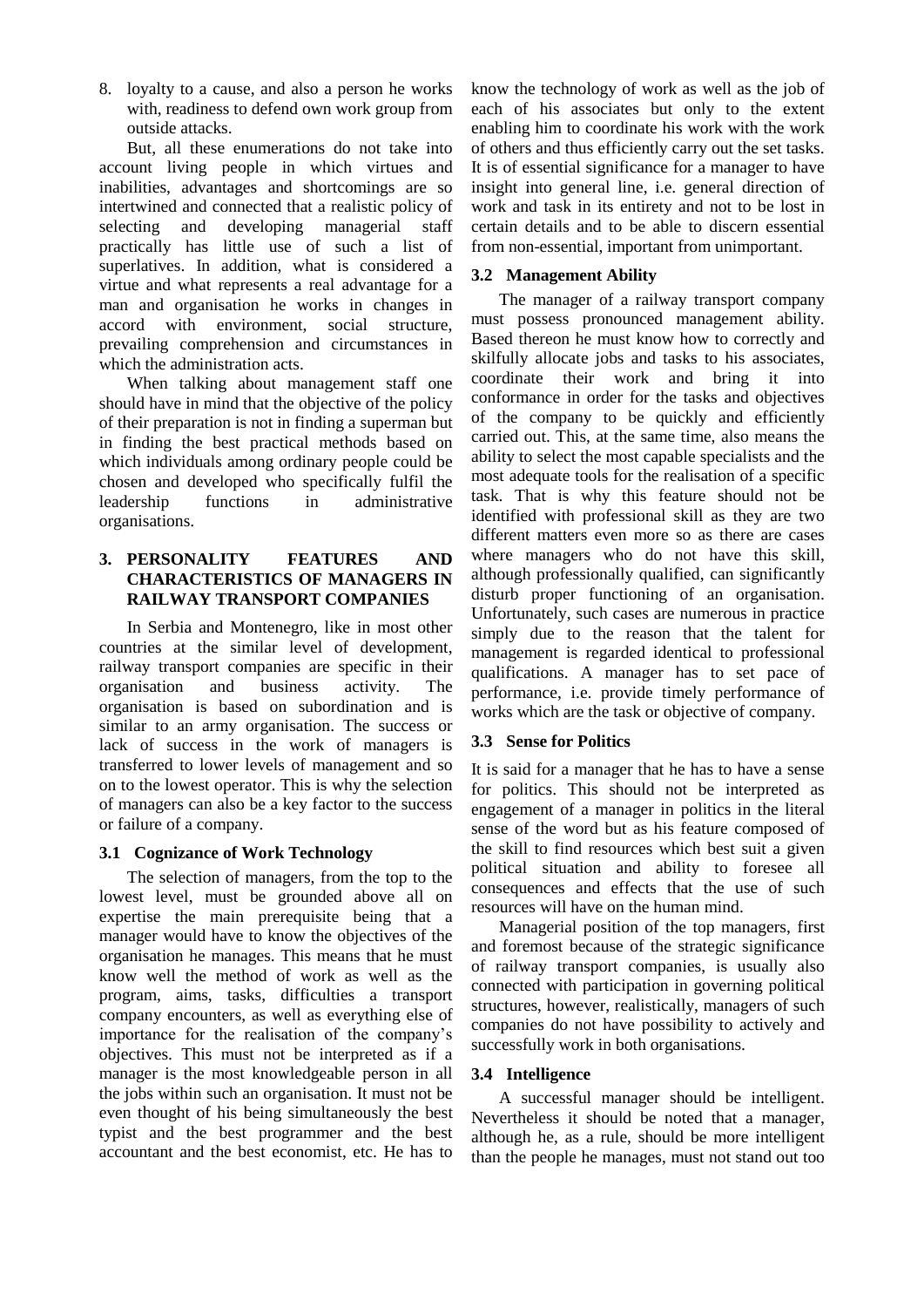much by his intelligence. Too big a difference in intelligence causes exceptionally intelligent managers to abandon the role of a manager and either become cultural leaders or remain uncomprehended. It turned out that too intelligent persons do not succeed as political leaders and managers primarily due to the fact that their values, which they accept in such cases, are far above the value of masses. Masses prefer to be lead, even if not so successfully, by less intelligent managers or by managers they can understand, i.e. those who are closer to the masses. Although these conclusions need not be accepted, the fact remains that in everyday life intelligent managers are not always successful in their job.

#### **3.5 Energy**

A successful manager should be energetic. Such a manager is persistent in performance and at the same time sufficiently strong in motivating others and he also counteracts negative tendencies which may occur inside an organisation. A manager must always take into account the negative tendencies which represent quite natural occurrence in a life of an organisation and must be assiduous in their eradication. It is only natural that members of a collective resist to the organisation's new methods and ideas due to bureaucratic and other habits primarily because they bring uncertainty. As a rule, each newly proposed idea encounters resistance which is explained by its being unnecessary, uncertain, insufficiently useful and expensive. Such occurrences must be overpowered both materially and intellectually. In the realisation of such ideas it is important that a manager must not be reluctant as that would lead to the destruction of his authority. This does not mean that one should insist on the realisation of a certain idea at any cost especially if a manager, during its realisation, concludes that a desired objective would not be accomplished and that undesired effects would result from the procedure. In such cases it is more reasonable and better to acknowledge a mistake than to persistently insist on carrying out the objective solely in order for the manager's authority not to be damaged. On the contrary, in such situations, the manager wins sympathy of the collective as an indulgent and reasonable person and thereby his reputation not only will be kept but also increased by such a gesture.

# **3.6 Courage**

To be successful, the manager must be brave. This kind of courage is the one which the manager should express when certain critical moments in the operation of an organisation occur and when he has to accept responsibility for undertaking certain ultimate, often unpopular actions.

Manager must exhibit certain courage in such situations and unless he does so he will unavoidably lose authority in the eyes of the work collective. In this way cohesion and strength of the organisation will be shattered, too.

# **3.7 Initiative**

To be successful, a manager must be able to take initiative. He should avail of creative initiative. This means that a manager should try to discover, adopt and apply new material resources, new work methods, new organisational decisions, etc. Even if the resources are of not great opportunities, manager must not deceive himself by applying old patterns in organisation. He must always strive for finding novelties in his environment. The lack of incentive certainly affects the manager's authority. If manager is not sufficiently incentive his authority will be based only on hierarchical evaluations and discipline but not on the assurance in his capabilities that he deserves such an organisation.

Initiative does not allow routine and is often said to be a form of bravery in work. This is why a manager must take care of this element. He must have a critical position with respect to the work performed to that moment and endeavour its improvement and rationalisation, and must also try to make the work easier, more purposeful and of better quality. He would thereby contribute not only to the efficiency of the organisation he manages but also strengthen and enhance his authority. It is very important that a manager must never be completely satisfied either with the work of his associates or his own because that always results in self-satisfaction and work demoralisation.

# **3.8 Objectivity**

To be successful, a manager should be objective in relations with his associates, their successes and failures, always interested in objective reasons without any subjectivism.

The manager must always have the same attitude towards all of his associates. He must not regard them with "unequal eyes", i.e. be "indulgent" to some while biased, strict and incorrect to others. Nevertheless, this does not mean that people who deserve so owing to their success in work should not be singled out. Manager should reward, commend and stand them out in order to make them a model for others. Those people will then be aware that their work has really been followed up and righteously evaluated and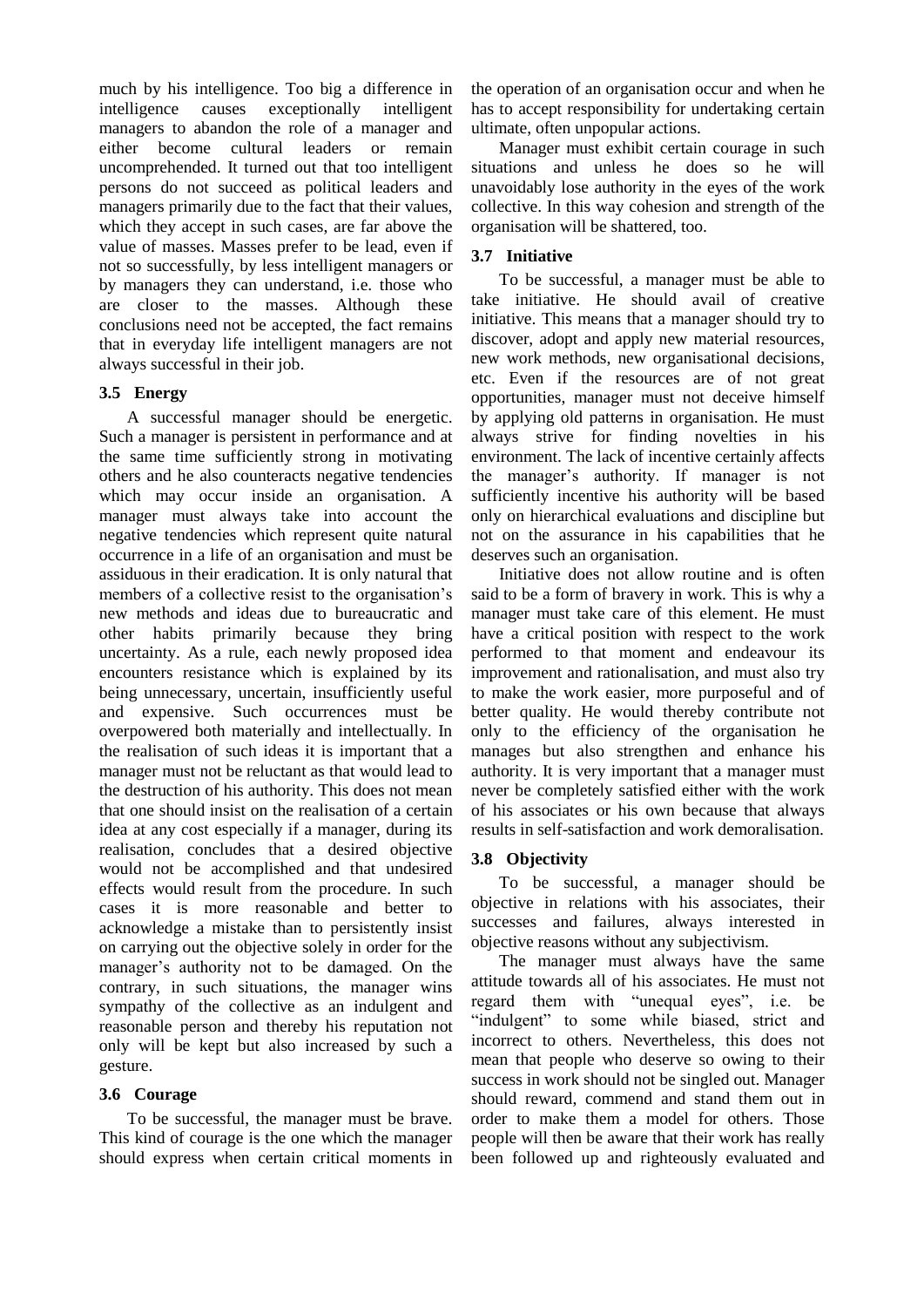respected which is a good stimulus for better achievement and creation of a suitable ambience for other members of the collective to follow the example and contribute to efficient materialisation of the organisation's goals. The manager's position must be objective. If it is grounded on sympathies and antipathies then it significantly contributes to the diminishing of manager's authority.

#### **3.9 Talent for teaching**

Education is the transfer of specific criteria of social values and acquired knowledge to others. To be successful, a manager must have a talent for teaching. In fact, a manager is a tutor to his associates. Of course, in this respect care must be taken that the manager does not exhibit a demagogic attitude or have so-called double standards. A manager must know that in the educational sense he can influence his associates to a significant extent by his personal example. This must not be an *ad hoc* task, but, on the contrary, a permanent striving. He must take care and choose the best means for education of each individual, each associate, especially taking into account that people are different and can be influenced differently in the educational sense, depending on given circumstances and opportunities. A manager must have a particular method of work with younger staff as every beginning is sensitive, cautious, timid, inexpert, etc. Success and results achieved by a young associate in an organisation and his development, devotion and even survival in the organisation often depend on the manner in which manager acted towards him in the first days.

# **3.10 Maturity**

It is said for a manager that he has a potential of a good manager if he also has a mature behaviour. A person behaves maturely if he does not react impulsively, does not constantly highlights himself, if he is not stubborn or negative … A manager must not be strained, yet he may not be too independent either.

A mature manager is:

- tolerant to the opinions, needs and ideas of other people;
- independent in his affairs and personally makes decisions about his own actions;
- calm and try to have the same effect on his environment;
- long-term work motivated, saves earnings and plans costs, taking care his possibilities;
- does not emphasise his merits in front of others;
- able to say no to himself and stick to it;
- understands others;
- disciplined;
- accepts responsibility and unpleasant duties without feeling sorry for himself;
- able to make decisions when required and without faltering prior to decision-making;
- has good friends of both gender, does not speak vulgarly, cherishes friendship;
- aware of his shortcomings, does not consider that nothing can be done in that respect;
- able to accept criticism, not prone to outbursts and does not take revenge for it.

Immaturity episodes are held against the manager, and should he have several signs of immaturity, and exhibit them often, the less people shall have confidence in him. These will certainly, slowly but surely, reflect on the manager's authority.

#### **4. SELECTION OF A MANAGER**

All the stated criteria should be observed when selecting a manager. A question could rightly be put here: "How to act in situations when we are not able to find a manager who would meet all these criteria?" It is a fact that it is impossible to find a manager who fulfils these requirements entirely. However, if we know the characteristics of good management then we can develop them even when they are not sufficiently pronounced.

A conclusion can be drawn that the fact whether there will be conditions in an organisation which make work pleasant depends on whether there are sufficient business-like, capable, independent managers. Of course, in this respect, one should also bear in mind the fact that the most important component of a productive ambiance is the style of management, because managers are those who decide to which extent an organisational structure will become merciless, i.e. to which extent will those higher in the hierarchy press the others who are lower instead of convincing them of the inevitability of the proposed actions.

# **5. LITERATURE**

- 1. Marković B. "School Organisation and Management" – Teacher Training College, Užice, 2003, SCG
- 2. Bulat V. "Industrial Management" ICIM, Kruševac, 2001, SCG
- 3. Buckingham M., "What Great Managers Do", Harvard Business Review, Vol. 83, No.3, 2005